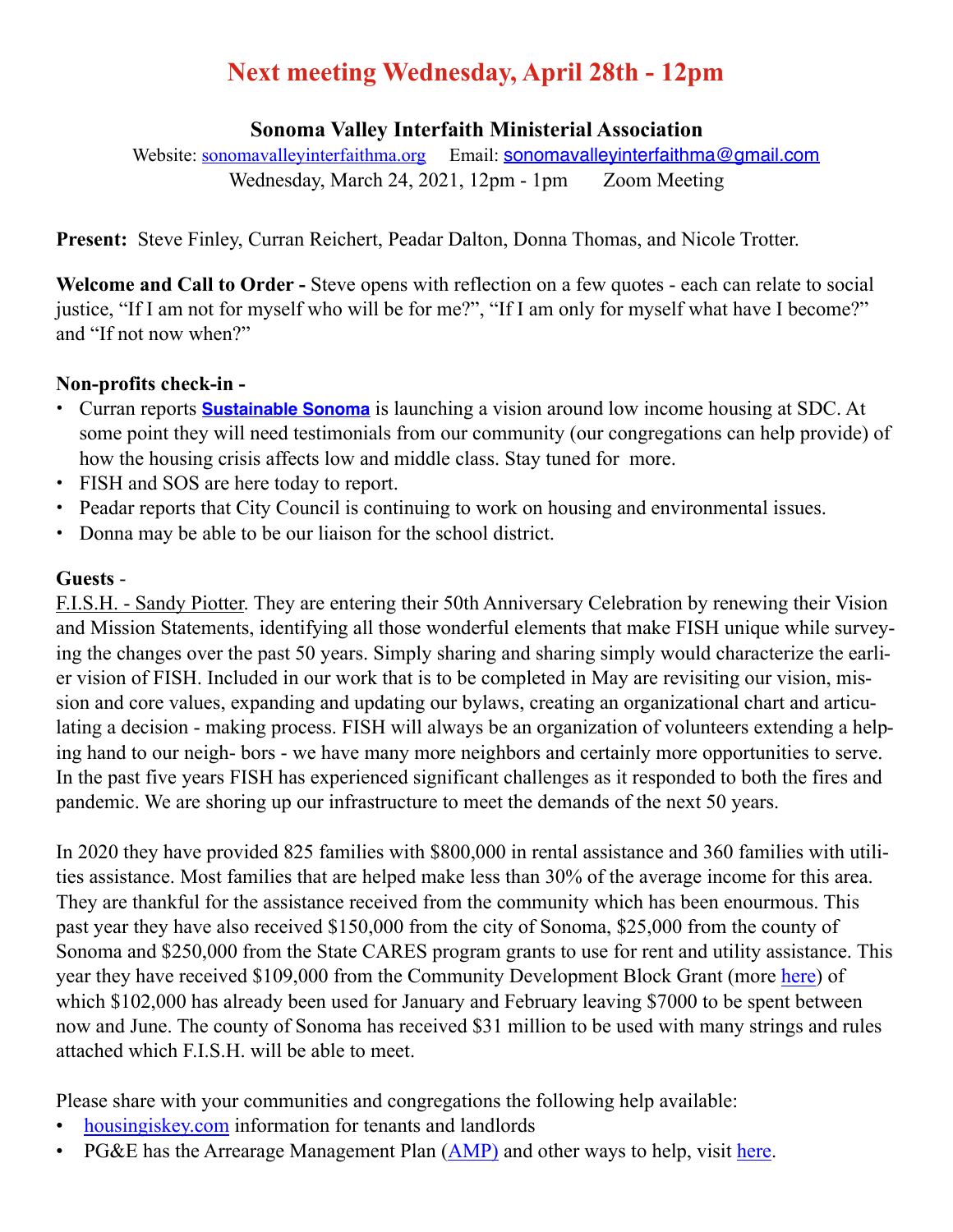Beginning in April all volunteer drivers will be vaccinated and hoping to resume regular ride support. The clothing room is currently open 2 days per week and will be open a third day soon. Please say a prayer and light a candle for continued support for and from F.I.S.H. Volunteers always needed(see what's available [here\)](https://www.friendsinsonomahelping.org/volunteer.html), please reach out at (707) 996-0111 or use the [Contact Form](https://www.friendsinsonomahelping.org/contact.html). There is some wonderful and useful information to be found in the February newsletter [here.](https://www.friendsinsonomahelping.org/home/fish2/Feb2021NewsPDF.pdf)

S.O.S. - Kathy King. They are grateful for community support and partnerships with La Luz, F.I.S.H., and the Community Health Center. They are continuing to meet the needs of not only the unhoused but those with food insecurity. The Haven is currently using a single intake person with support from La Luz and Community Health Center to provide bilingual support and mental/physical health support. In 2020 they serviced all ages from children to 70+, more male than female, approximately 716 locals served, and about 150 meals per day totaling 37,706 meals served. They provide case management, showers, laundry, bus passes, taxi vouchers, socks, underwear, and hygiene items. They also help with stimulus checks, tax returns, voter registration, census, flu shots and vaccine information. They are hoping to get the Johnson and Johnson one shot vaccine soon. 75% of clients are unemployed and many who are employed can't meet financial needs.

There has been in an increase in food insecurity for housed and unhoused locals, in fact 60% of food served clients have housing but can not afford food. They are offering sit down and to-go options at the Springs Hall with on-site volunteers, cooks and kitchen aides in coordination with caterers, Meals on Wheels and Brown Baggers.

There has also been an increase in individuals living in their cars. There are only 10 overnight parking spots in front of the Haven for those living in their cars but they currently have 52 clients reported living in their cars, up from approximately 30 in the past.

The city has been given some money to be used to improve The Haven, possible proposed work would be to add another shower and another washer and dryer, improve storage and office space.

The current volunteers are now vaccinated. They are always in need of more volunteers to help, please reach out to Andy Garcia at [volunteers@sonomaovernightsupport.org](mailto:volunteers@sonomaovernightsupport.org) or (415) 810-9051.

There will be a Mother's Day drive through fundraiser coming up on May 8th, more info. to come soon. To read more, contact or donate visit [here](https://www.sonomaovernightsupport.org).

Nicole Trotter closes with a blessing.

## **Meeting adjourned 1:00pm**

**Our next meeting is Wednesday, April 28th, 12pm. Please mark your calendars now.**